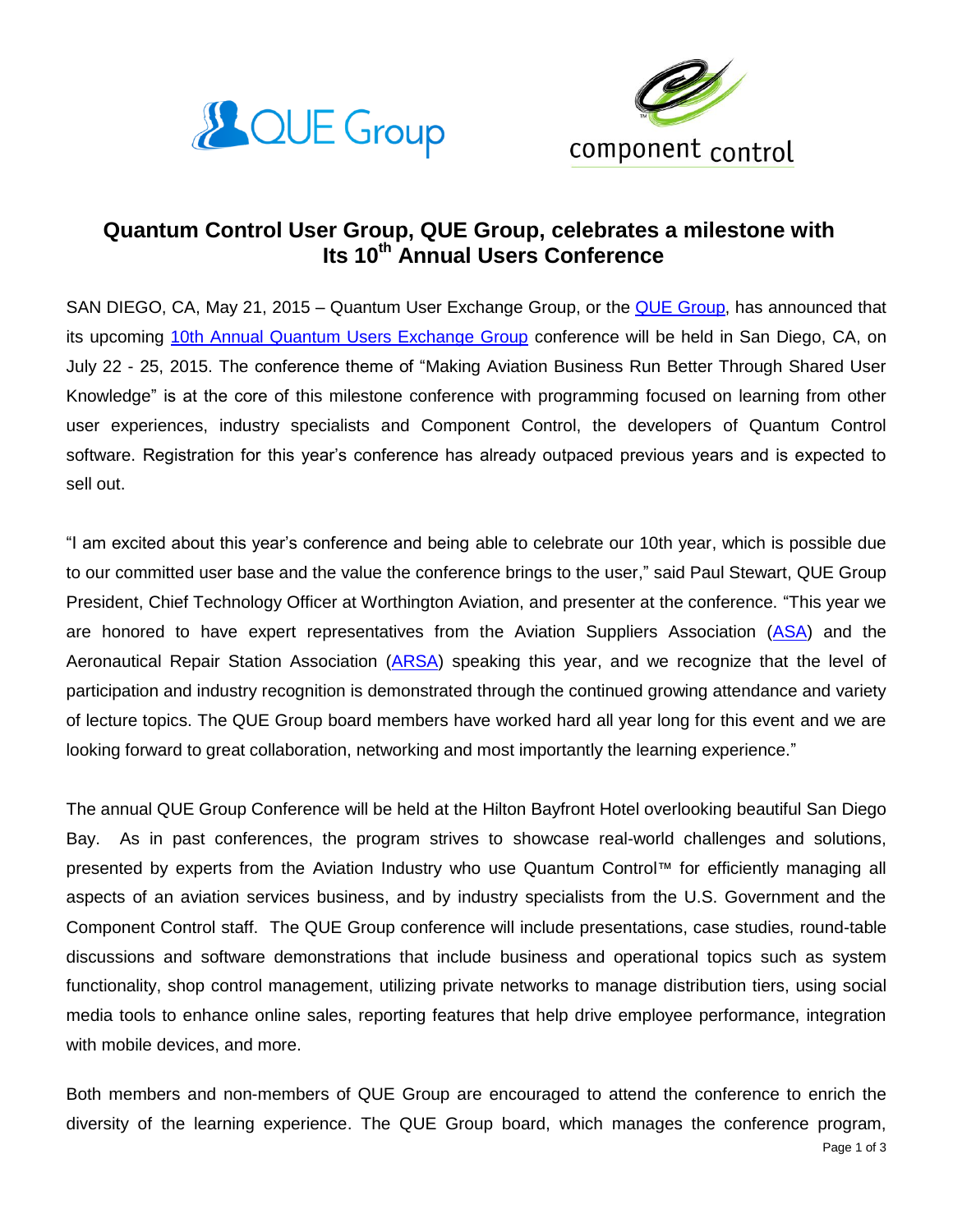consists of technical and business executives from leading aviation service companies such as Embraer, Ansett Aircraft Spares & Services, Worthington Aviation, Rockwell Collins, Epps Aviation and more.

[Quantum Control](http://www.componentcontrol.com/quantum/quantum.html) is a fully integrated business software solution. Developed specifically for MRO and logistics organisations it promotes best practice and improves business processes with one integrated solution running on one database that can be flexibly deployed as a dedicated in-house system, or be hosted via a third-party cloud. Quantum Control's personalized configuration settings provide individual users with an intuitive interface which improves the bottom line through optimized productivity. As a powerful, affordable and scalable solution, Quantum Control extends across the supply chain using its builtin web services fully integrated with [www.StockMarket.aero.](http://www.stockmarket.aero/)

 $\sim$  ENDS $\sim$ 

## **About QUE Group**

The QUE Group is a [user managed, non-profit corporation](http://quegroup.camp7.org/about) formed to facilitate networking and information sharing across companies that use Quantum Control™ software. Supported by an online member community and knowledge base, the QUE Group is independent from Component Control and governed by a Board of Directors comprised of elected members of the community. For more information or to become a member visit [www.quegroup.org.](http://www.quegroup.org/)

## **About Component Control**

Component Control, based in San Diego, Calif., is a leading developer and provider of MRO and Logistics Software solutions for the aviation industry. Its core product, Quantum Control, provides advanced aviation management support to original equipment manufacturers, aftermarket service divisions, component repair and overhaul companies, fixed base operators, aircraft completion centers, airlines, MRO facilities, and part distribution / redistribution companies. Quantum is installed in over 50 countries and can be deployed as a single-site or multinational solution.

Stockmarket.aero, also from Component Control, is an online aviation parts trading marketplace giving users access to a comprehensive search engine that includes parts in stock, MRO capabilities and part alternatives. StockMarket.aero currently lists over 100 million qualified line items of inventory and capability from over 3,000 aircraft parts vendors.

Component Control won the 'Best IT Software Provider' category in the Aircraft Technology Engineering and Maintenance Awards.